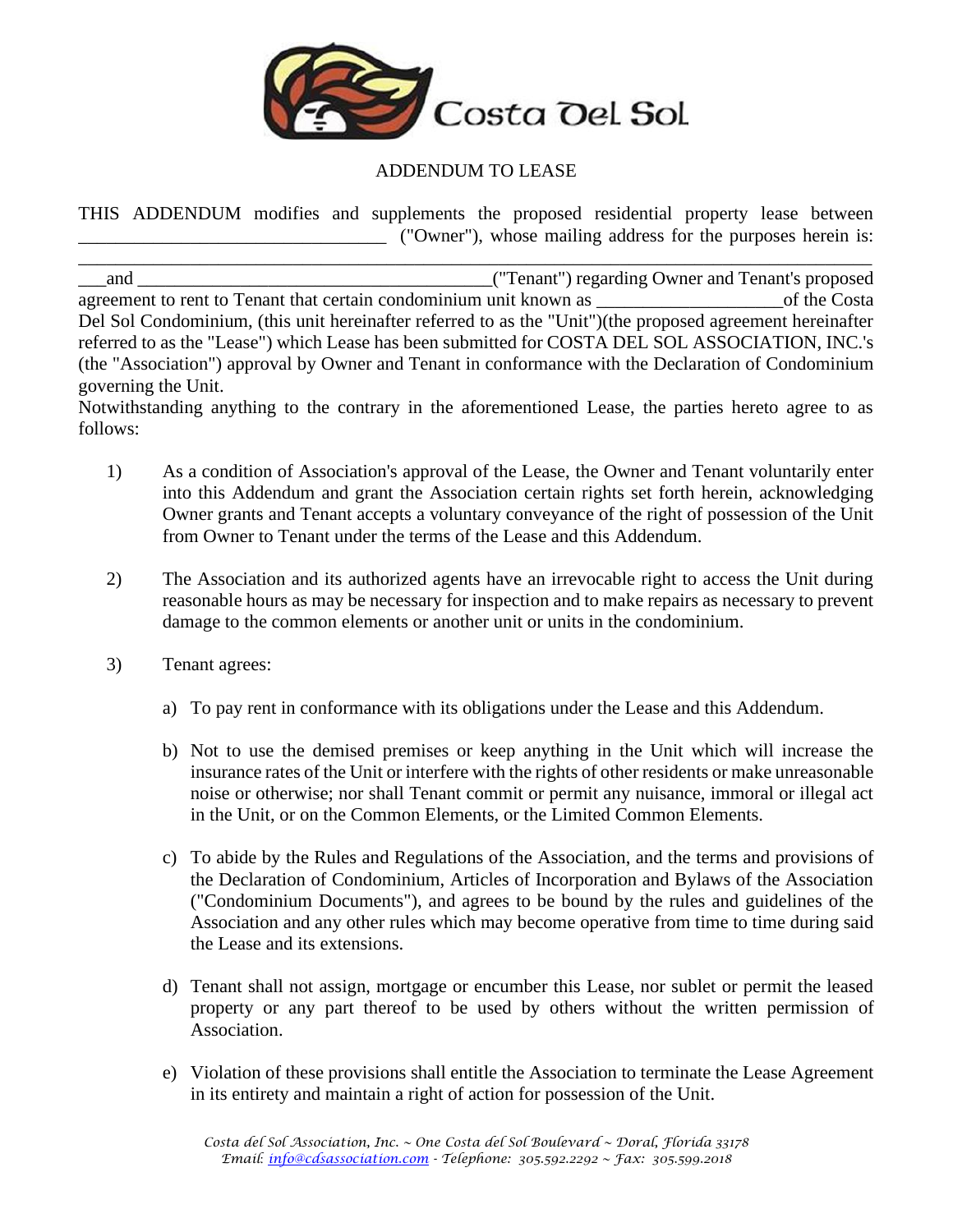

Rent and the Association's Monthly Payment

4) Owner, Tenant, and Association agree the rent called for in the Lease includes an amount rightfully payable to the Association, with the Association being currently entitled to

| a) Regular monthly assessment:  |  |
|---------------------------------|--|
| b) Special monthly assessments: |  |
| Total Base Monthly Amount: \$   |  |

In addition to this base monthly amount, there may also become due and payable special assessments, late fees, interest and attorney's fees (all of these items, assessment, special assessments, late fees, interest and attorney's fees, collectively called the "Association's Monthly Payment" or "AMP"). Upon appropriate action, Association's AMP may increase or decrease.

- 5) Owner hereby assigns to Association Owner's right to collect rent from Tenant to the extent Association is owed AMP.
- 6) Owner and Tenant agree AMP shall remain payable to Association if Owner fails to pay it to Association. In other words, AMP is owed, jointly and severally by Tenant and Owner, until it is paid to Association, even if Tenant pays rent sufficient to pay the AMP to Owner. Any unpaid AMP amounts shall be construed as rent due and payable.
- 7) If AMP is not paid to Association on a timely basis, Association shall notify Tenant, in writing by First Class U.S. Mail, of such delinquency, providing copying Owner via First Class U.S. Mail at the address set forth herein.
- 8) Upon failure to receive all AMP outstanding, Association shall become Receiver for Owner of all rent associated with the Unit from the day on which the payment of any AMP becomes delinquent, with the parties agreeing Association may serve as Receiver without the necessity of posting bond. Association shall receive such rent money and deposit it into its operating accounts, applying rent toward all outstanding AMP amounts first, then to Owner's account. Once all outstanding AMP has been paid, the Association shall advise Tenant and Owner in writing, with Tenant then being required to pay rent to Owner as otherwise provided in the Lease.
- 9) If Tenant does not pay the entirety of all rent due or coming due under the Lease to the Association after receiving notice of such delinquency, the Association shall be entitled to terminate the Lease and maintain a right of action for possession of the Unit against Tenant, with Tenant agreeing that any AMP amounts due and owing shall constitute rent due to Association as Receiver for Owner for purposes of Florida law.